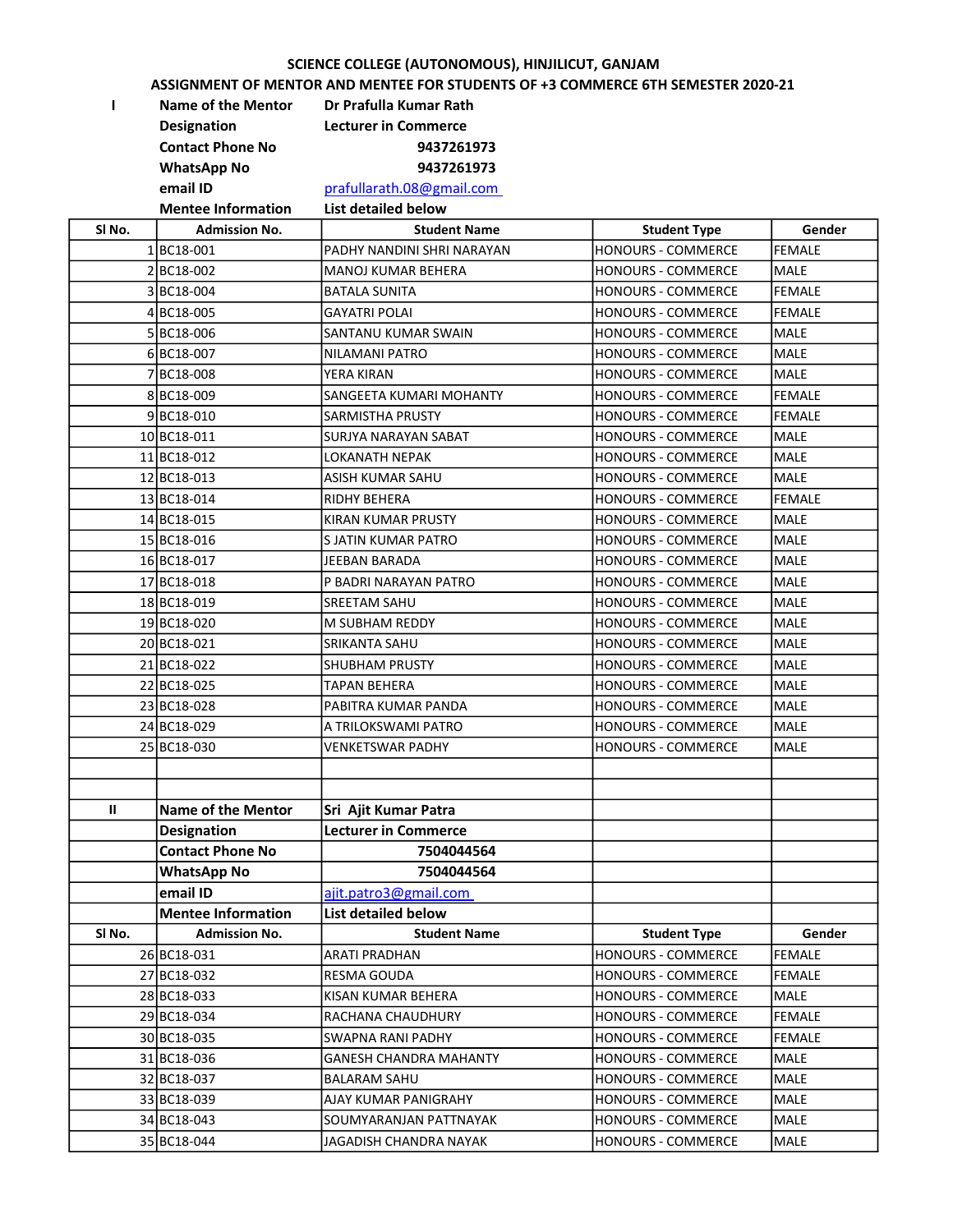|                   | 36 BC18-045               | RUDRA NARAYAN SAHU          | HONOURS - COMMERCE        | <b>MALE</b>   |
|-------------------|---------------------------|-----------------------------|---------------------------|---------------|
|                   | 37 BC18-046               | R ROSHAN KUMAR ACHARY       | <b>HONOURS - COMMERCE</b> | MALE          |
|                   | 38 BC18-047               | GOURI SANKAR MUNI           | <b>HONOURS - COMMERCE</b> | <b>MALE</b>   |
|                   | 39 BC18-048               | JEEBAN SWAIN                | <b>HONOURS - COMMERCE</b> | MALE          |
|                   | 40 BC18-049               | SONALI BEHERA               | <b>HONOURS - COMMERCE</b> | <b>FEMALE</b> |
|                   | 41BC18-050                | HARSAMUKHA BISHOYI          | HONOURS - COMMERCE        | <b>MALE</b>   |
|                   | 42 BC18-051               | JASMIN SAHU                 | <b>HONOURS - COMMERCE</b> | <b>FEMALE</b> |
|                   | 43 BC18-052               | AKSHAYA DAS                 | <b>HONOURS - COMMERCE</b> | <b>MALE</b>   |
|                   | 44 BC18-053               | SARASWATI BEHERA            | <b>HONOURS - COMMERCE</b> | <b>FEMALE</b> |
|                   | 45 BC18-054               | KARMACHANDA BHUYAN          | <b>HONOURS - COMMERCE</b> | <b>MALE</b>   |
|                   | 46 BC18-055               | SABITA KUMARI BEHERA        | <b>HONOURS - COMMERCE</b> | <b>FEMALE</b> |
|                   | 47 BC18-056               | GANAPATI NAIK               | HONOURS - COMMERCE        | <b>MALE</b>   |
|                   | 48 BC18-057               | PUSPANJALI NAIK             | HONOURS - COMMERCE        | <b>FEMALE</b> |
|                   | 49 BC18-058               | AMIT KUMAR PANIGRAHY        | HONOURS - COMMERCE        | <b>MALE</b>   |
|                   | 50 BC18-060               | KHUSBOO PRADHAN             | HONOURS - COMMERCE        | <b>FEMALE</b> |
|                   |                           |                             |                           |               |
|                   |                           |                             |                           |               |
|                   |                           |                             |                           |               |
|                   |                           |                             |                           |               |
| Ш                 | <b>Name of the Mentor</b> | Dr Subhadarshini Pradhan    |                           |               |
|                   | <b>Designation</b>        | <b>Lecturer in Commerce</b> |                           |               |
|                   | <b>Contact Phone No</b>   | 7787995446                  |                           |               |
|                   | <b>WhatsApp No</b>        | 7787995446                  |                           |               |
|                   | email ID                  | subhadarshinip211@gmail.com |                           |               |
|                   | <b>Mentee Information</b> | <b>List detailed below</b>  |                           |               |
| SI <sub>No.</sub> | <b>Admission No.</b>      | <b>Student Name</b>         | <b>Student Type</b>       | Gender        |
|                   | 51 BC18-061               | ANADI CHARAN SWAIN          | HONOURS - COMMERCE        | MALE          |
|                   | 52 BC18-062               | MAMATA KUMARI MUNI          | HONOURS - COMMERCE        | <b>FEMALE</b> |
|                   | 53 BC18-063               | DAYANIDHI DAS               | <b>HONOURS - COMMERCE</b> | <b>FEMALE</b> |
|                   | 54 BC18-064               | BARSHARANI GOUDA            | <b>HONOURS - COMMERCE</b> | <b>FEMALE</b> |
|                   | 55 BC18-065               | PRANATI NAIK                | HONOURS - COMMERCE        | <b>FEMALE</b> |
|                   | 56 BC18-066               | <b>RAJA SWAIN</b>           | <b>HONOURS - COMMERCE</b> | <b>MALE</b>   |
|                   | 57 BC18-067               | SANJAYA KUMAR PANDI         | HONOURS - COMMERCE        | <b>MALE</b>   |
|                   | 58 BC18-068               | DWITIKRUSHNA JENA           | <b>HONOURS - COMMERCE</b> | MALE          |
|                   | 59 BC18-069               | KANARI POOJA                | HONOURS - COMMERCE        | FEMALE        |
|                   | 60 BC18-070               | DIPINI PADHY                | <b>HONOURS - COMMERCE</b> | <b>FEMALE</b> |
|                   | 61 BC18-071               | ALOK KUMAR GOUDA            | HONOURS - COMMERCE        | MALE          |
|                   | 62 BC18-072               | SMITARANI NAYAK             | HONOURS - COMMERCE        | FEMALE        |
|                   | 63 BC18-073               | SITARAM PRUSTY              | HONOURS - COMMERCE        | MALE          |
|                   | 64BC18-074                | SAGARIKA GOUDA              | <b>HONOURS - COMMERCE</b> | FEMALE        |
|                   | 65 BC18-075               |                             |                           | FEMALE        |
|                   |                           | SARMISTA SAHU               | <b>HONOURS - COMMERCE</b> |               |
|                   | 66 BC18-077               | PRASHANTA BEHERA            | <b>HONOURS - COMMERCE</b> | MALE          |
|                   | 67 BC18-078               | DIPAK KUMAR MAHARANA        | HONOURS - COMMERCE        | MALE          |
|                   | 68 BC18-079               | B VIVEK PATRO               | <b>HONOURS - COMMERCE</b> | MALE          |
|                   | 69 BC18-080               | ANISHA SAHU                 | HONOURS - COMMERCE        | <b>FEMALE</b> |
|                   | 70 BC18-083               | RIDHINATH DALAI             | HONOURS - COMMERCE        | MALE          |
|                   | 71 BC18-084               | SACHIN BEHERA               | HONOURS - COMMERCE        | MALE          |
|                   | 72 BC18-085               | SRIDHAR SWAIN               | <b>HONOURS - COMMERCE</b> | MALE          |
|                   | 73 BC18-086               | AKASH KUMAR SAHU            | <b>HONOURS - COMMERCE</b> | MALE          |
|                   | 74 BC18-088               | BICHITRA BEHERA             | <b>HONOURS - COMMERCE</b> | MALE          |
|                   | 75 BC18-089               | SUJATA PRADHAN              | HONOURS - COMMERCE        | FEMALE        |
|                   |                           |                             |                           |               |
|                   |                           |                             |                           |               |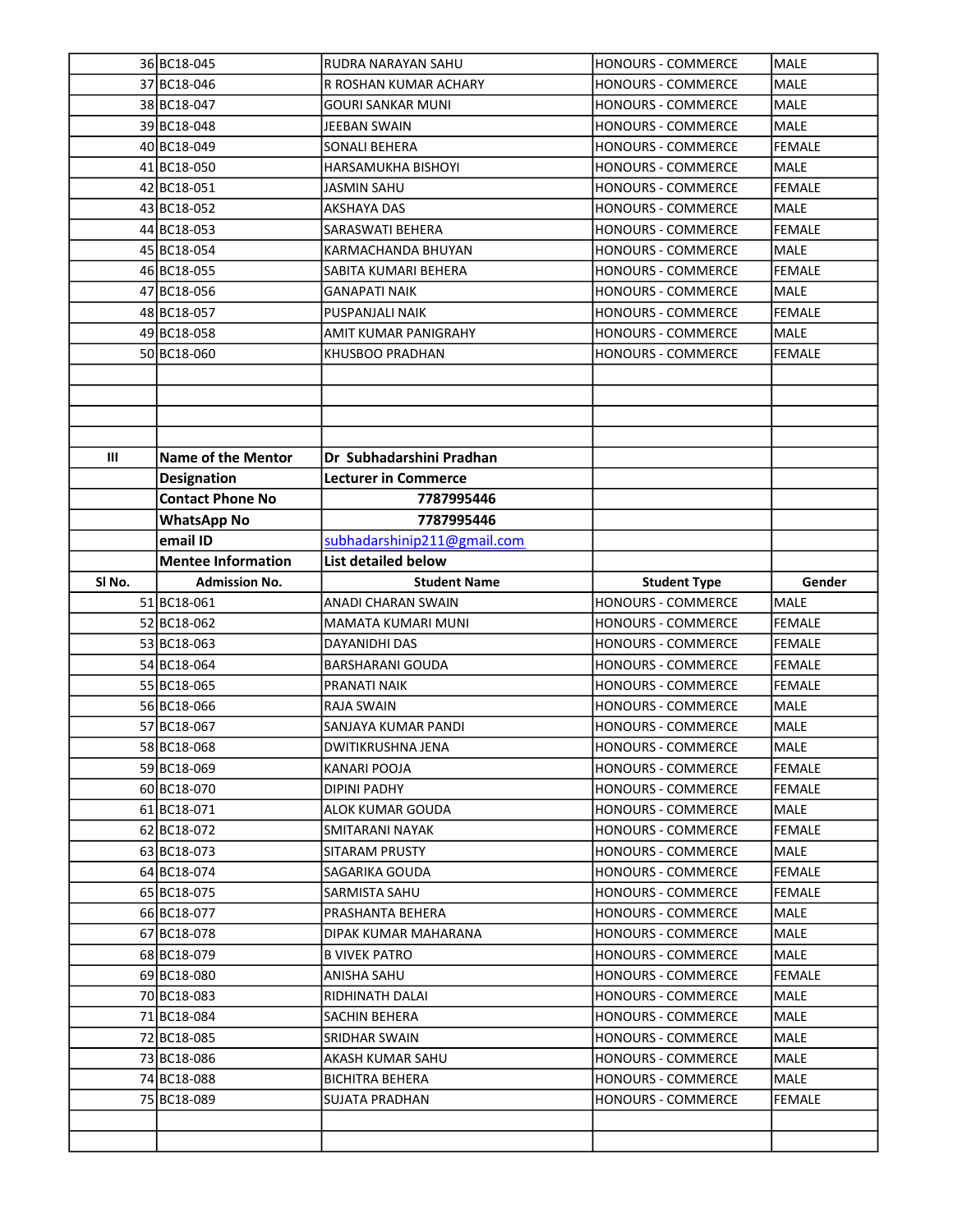| IV           | <b>Name of the Mentor</b> | Mrs Sai Laxmi Ambati           |                           |               |
|--------------|---------------------------|--------------------------------|---------------------------|---------------|
|              | <b>Designation</b>        | <b>Lecturer in Commerce</b>    |                           |               |
|              | <b>Contact Phone No</b>   | 8280177770                     |                           |               |
|              | <b>WhatsApp No</b>        | 8280177770                     |                           |               |
|              | email ID                  | sailaxmi.a@gmail.com           |                           |               |
|              | <b>Mentee Information</b> | <b>List detailed below</b>     |                           |               |
| SI No.       | <b>Admission No.</b>      | <b>Student Name</b>            | <b>Student Type</b>       | Gender        |
|              | 76 BC18-090               | <b>SONALI SWAIN</b>            | HONOURS - COMMERCE        | <b>FEMALE</b> |
|              | 77 BC18-091               | <b>JIBAN DAS</b>               | HONOURS - COMMERCE        | <b>MALE</b>   |
|              | 78 BC18-092               | PATA PRATIBHA                  | HONOURS - COMMERCE        | <b>FEMALE</b> |
|              | 79 BC18-093               | <b>HRUSIKESHA NAHAK</b>        | <b>HONOURS - COMMERCE</b> | MALE          |
|              | 80 BC18-094               | <b>SUBRAT PANIGRAHI</b>        | HONOURS - COMMERCE        | MALE          |
|              | 81 BC18-095               | SUBHAM KUMAR SABAT             | HONOURS - COMMERCE        | <b>MALE</b>   |
|              | 82 BC18-097               | LIPU JENA                      | <b>HONOURS - COMMERCE</b> | <b>MALE</b>   |
|              | 83 BC18-098               | AJIT SAHU                      | <b>HONOURS - COMMERCE</b> | MALE          |
|              | 84BC18-099                | <b>SUJIT KUMAR MAHANTY</b>     | <b>HONOURS - COMMERCE</b> | MALE          |
|              | 85 BC18-100               | SANTOSH KUMAR PADHI            | <b>HONOURS - COMMERCE</b> | <b>MALE</b>   |
|              | 86 BC18-102               | <b>T SUDHANSHU DORA</b>        | <b>HONOURS - COMMERCE</b> | MALE          |
|              | 87 BC18-103               | SANDEEP KUMAR SAHU             | HONOURS - COMMERCE        | MALE          |
|              | 88 BC18-104               | SUBHAM GOUDA                   | <b>HONOURS - COMMERCE</b> | <b>MALE</b>   |
|              | 89 BC18-105               | <b>SASMITA PANDI</b>           | <b>HONOURS - COMMERCE</b> | <b>FEMALE</b> |
|              | 90 BC18-106               | SAGAR PATTNAIK                 | <b>HONOURS - COMMERCE</b> | <b>MALE</b>   |
|              | 91 BC18-108               | <b>BHANDI CHANDAN</b>          | HONOURS - COMMERCE        | <b>MALE</b>   |
|              | 92 BC18-109               | <b>UJALA RANI BISOYI</b>       | HONOURS - COMMERCE        | <b>FEMALE</b> |
|              | 93 BC18-110               | PRIYANKA PRADHAN               | <b>HONOURS - COMMERCE</b> | <b>FEMALE</b> |
|              | 94 BC18-112               | SWAIN SIMANCHAL PITAMBAR       | <b>HONOURS - COMMERCE</b> | <b>MALE</b>   |
|              | 95 BC18-113               | <b>ASHISH SAHU</b>             | <b>HONOURS - COMMERCE</b> | MALE          |
|              | 96 BC18-114               | <b>CHANDAN NAYAK</b>           | HONOURS - COMMERCE        | MALE          |
|              | 97 BC18-115               | <b>SURAJ BHAULA</b>            | <b>HONOURS - COMMERCE</b> | MALE          |
|              | 98 BC18-116               | SAGAR MAHARANA                 | <b>HONOURS - COMMERCE</b> | MALE          |
|              | 99 BC18-117               | SACHIN GOUDA                   | <b>HONOURS - COMMERCE</b> | <b>MALE</b>   |
|              | 100 BC18-118              | BANDANARANI SAHU               | <b>HONOURS - COMMERCE</b> | <b>FEMALE</b> |
|              |                           |                                |                           |               |
|              |                           |                                |                           |               |
|              |                           |                                |                           |               |
|              |                           |                                |                           |               |
| $\mathsf{V}$ | Name of the Mentor        | Sri Sudhanshu Kumar Tripathy   |                           |               |
|              | <b>Designation</b>        | <b>Lecturer in Commerce</b>    |                           |               |
|              | <b>Contact Phone No</b>   | 9861330258                     |                           |               |
|              | <b>WhatsApp No</b>        | 9861330258                     |                           |               |
|              | email ID                  | sudhansutripathy1344@gmail.com |                           |               |
|              | <b>Mentee Information</b> | <b>List detailed below</b>     |                           |               |
| SI No.       | <b>Admission No.</b>      | <b>Student Name</b>            | <b>Student Type</b>       | Gender        |
|              | 101 BC18-119              | MUNA GOUDA                     | HONOURS - COMMERCE        | MALE          |
|              | 102 BC18-121              | <b>DESITI PRITIRANJAN</b>      | <b>HONOURS - COMMERCE</b> | MALE          |
|              | 103 BC18-122              | SANTOSH GOUDA                  | HONOURS - COMMERCE        | MALE          |
|              | 104 BC18-123              | <b>GUJARI DIBAKAR</b>          | HONOURS - COMMERCE        | MALE          |
|              | 105 BC18-124              | SALAPA DALAI                   | <b>HONOURS - COMMERCE</b> | MALE          |
|              | 106 BC18-125              | LIPSA SABAT                    | <b>HONOURS - COMMERCE</b> | <b>FEMALE</b> |
|              | 107 BC18-126              | <b>LIPU RAUT</b>               | <b>HONOURS - COMMERCE</b> | MALE          |
|              | 108 BC18-127              | <b>BATIN BARSHA</b>            | HONOURS - COMMERCE        | FEMALE        |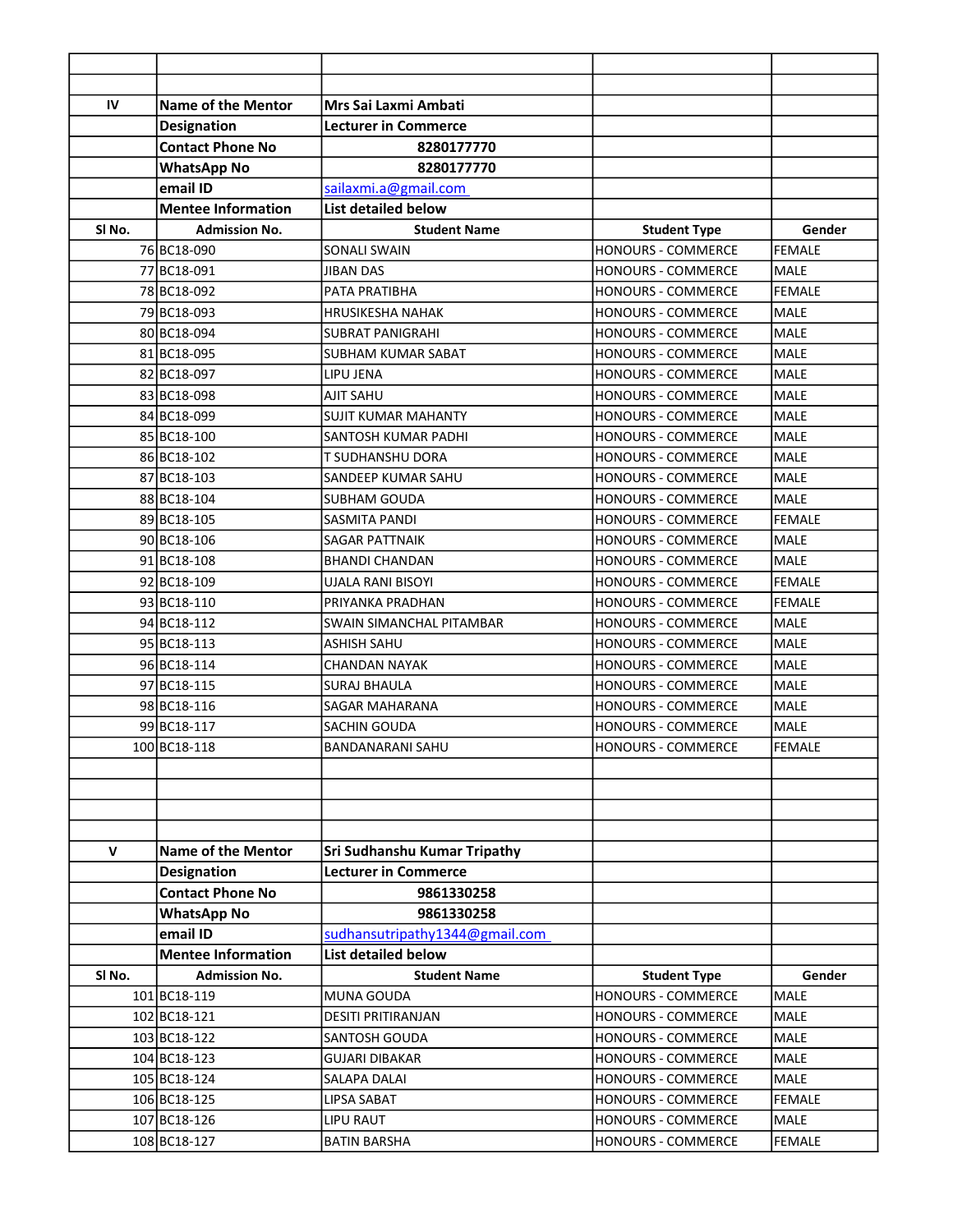|                   | 109BC18-128               | <b>SIBANI PATRA</b>         | <b>HONOURS - COMMERCE</b> | <b>MALE</b>   |
|-------------------|---------------------------|-----------------------------|---------------------------|---------------|
|                   | 110 BC18-129              | PRASANTA MAHARANA           | <b>HONOURS - COMMERCE</b> | MALE          |
|                   | 111 BC18-130              | <b>BALARAM DAKUA</b>        | <b>HONOURS - COMMERCE</b> | MALE          |
|                   | 112BC18-131               | RABINDRA KUMAR GOUDA        | HONOURS - COMMERCE        | <b>MALE</b>   |
|                   | 113 BC18-132              | <b>CHANDAN PADHY</b>        | HONOURS - COMMERCE        | <b>MALE</b>   |
|                   | 114 BC18-133              | <b>ABINASH DASH</b>         | <b>HONOURS - COMMERCE</b> | <b>MALE</b>   |
|                   | 115BC18-135               | NILIMA SWAIN                | <b>HONOURS - COMMERCE</b> | <b>FEMALE</b> |
|                   | 116BC18-137               | SAUDAMINI MAHARANA          | <b>HONOURS - COMMERCE</b> | <b>FEMALE</b> |
|                   | 117 BC18-138              | SIBARAM POLAI               | HONOURS - COMMERCE        | MALE          |
|                   | 118BC18-139               | CH BALAKRISHNA PATRO        | <b>HONOURS - COMMERCE</b> | MALE          |
|                   | 119BC18-140               | MUKESH JENA                 | HONOURS - COMMERCE        | MALE          |
|                   | 120 BC18-141              | <b>BALARAM SAHU</b>         | <b>HONOURS - COMMERCE</b> | MALE          |
|                   | 121 BC18-142              | DAMAYANTI KAPAL             | <b>HONOURS - COMMERCE</b> | <b>FEMALE</b> |
|                   | 122 BC18-143              | LAXMI NARAYAN NAYAK         | HONOURS - COMMERCE        | <b>MALE</b>   |
|                   | 123 BC18-144              | <b>ITISHREE MOHARANA</b>    | <b>HONOURS - COMMERCE</b> | <b>FEMALE</b> |
|                   | 124 BC18-145              | SIBASISH PATTNAYAK          | HONOURS - COMMERCE        | <b>MALE</b>   |
|                   | 125 BC18-146              | ALIBHA PRADHAN              | HONOURS - COMMERCE        | <b>FEMALE</b> |
|                   |                           |                             |                           |               |
|                   |                           |                             |                           |               |
|                   |                           |                             |                           |               |
|                   |                           |                             |                           |               |
| VI                | Name of the Mentor        | Mrs Jyotirmayee Khuntia     |                           |               |
|                   | <b>Designation</b>        | <b>Lecturer in Commerce</b> |                           |               |
|                   | <b>Contact Phone No</b>   | 9040975922                  |                           |               |
|                   | <b>WhatsApp No</b>        | 9040975922                  |                           |               |
|                   | email ID                  | jyotipinky909@gmail.com     |                           |               |
|                   |                           |                             |                           |               |
|                   | <b>Mentee Information</b> | List detailed below         |                           |               |
| SI <sub>No.</sub> | <b>Admission No.</b>      | <b>Student Name</b>         | <b>Student Type</b>       | Gender        |
|                   | 126 BC18-149              | DEEPAK KUMAR BEHERA         | HONOURS - COMMERCE        | <b>MALE</b>   |
|                   | 127BC18-150               | DEEPAK KUMAR BADATYA        | <b>HONOURS - COMMERCE</b> | <b>MALE</b>   |
|                   | 128 BC18-151              | <b>ACHYUTANANDA PRADHAN</b> | HONOURS - COMMERCE        | <b>MALE</b>   |
|                   | 129BC18-152               | <b>BIBHUTI PARIDA</b>       | HONOURS - COMMERCE        | <b>MALE</b>   |
|                   | 130BC18-153               | <b>T SANJEET SUBUDHI</b>    | <b>HONOURS - COMMERCE</b> | <b>MALE</b>   |
|                   | 131 BC18-154              | <b>SURJYA GOUDA</b>         | <b>HONOURS - COMMERCE</b> | MALE          |
|                   | 132 BC18-157              | PRIYANKA RANI NAYAKA        | HONOURS - COMMERCE        | <b>FEMALE</b> |
|                   | 133 BC18-158              | P SIMADRI PATRA             | <b>HONOURS - COMMERCE</b> | MALE          |
|                   | 134 BC18-159              | A SUMAN PATRO               | HONOURS - COMMERCE        | MALE          |
|                   | 135 BC18-160              | RADHESYAM DALAI             | HONOURS - COMMERCE        | MALE          |
|                   | 136 BC18-161              | CHANDAN MAHARANA            | HONOURS - COMMERCE        | MALE          |
|                   | 137 BC18-162              | ABHISEK PANIGRAHI           | HONOURS - COMMERCE        | <b>MALE</b>   |
|                   | 138BC18-163               | PRATYUSH SETHI              | HONOURS - COMMERCE        | MALE          |
|                   | 139 BC18-164              | AKASH ASISH PATRA           | <b>HONOURS - COMMERCE</b> | MALE          |
|                   | 140 BC18-165              | PRABHAT MALIK               | <b>HONOURS - COMMERCE</b> | MALE          |
|                   | 141 BC18-166              | MIHIR KUMAR PANDA           | HONOURS - COMMERCE        | MALE          |
|                   | 142 BC18-167              | ROSAN BEHARA                | HONOURS - COMMERCE        | <b>MALE</b>   |
|                   | 143 BC18-168              | RAKESH KUMAR DAS            | HONOURS - COMMERCE        | <b>MALE</b>   |
|                   | 144 BC18-169              | L PAWAN                     | HONOURS - COMMERCE        | <b>MALE</b>   |
|                   | 145 BC18-170              | S NILON PATRO               | HONOURS - COMMERCE        | MALE          |
|                   | 146 BC18-171              | <b>BIBHUTI PRADHAN</b>      | HONOURS - COMMERCE        | MALE          |
|                   | 147 BC18-172              | P SIDHANTARAJ PATRO         | HONOURS - COMMERCE        | MALE          |
|                   | 148 BC18-173              | BINAYA KUMAR MAHARANA       | HONOURS - COMMERCE        | MALE          |
|                   | 149 BC18-174              | RITANJALI PATTNAIK          | HONOURS - COMMERCE        | FEMALE        |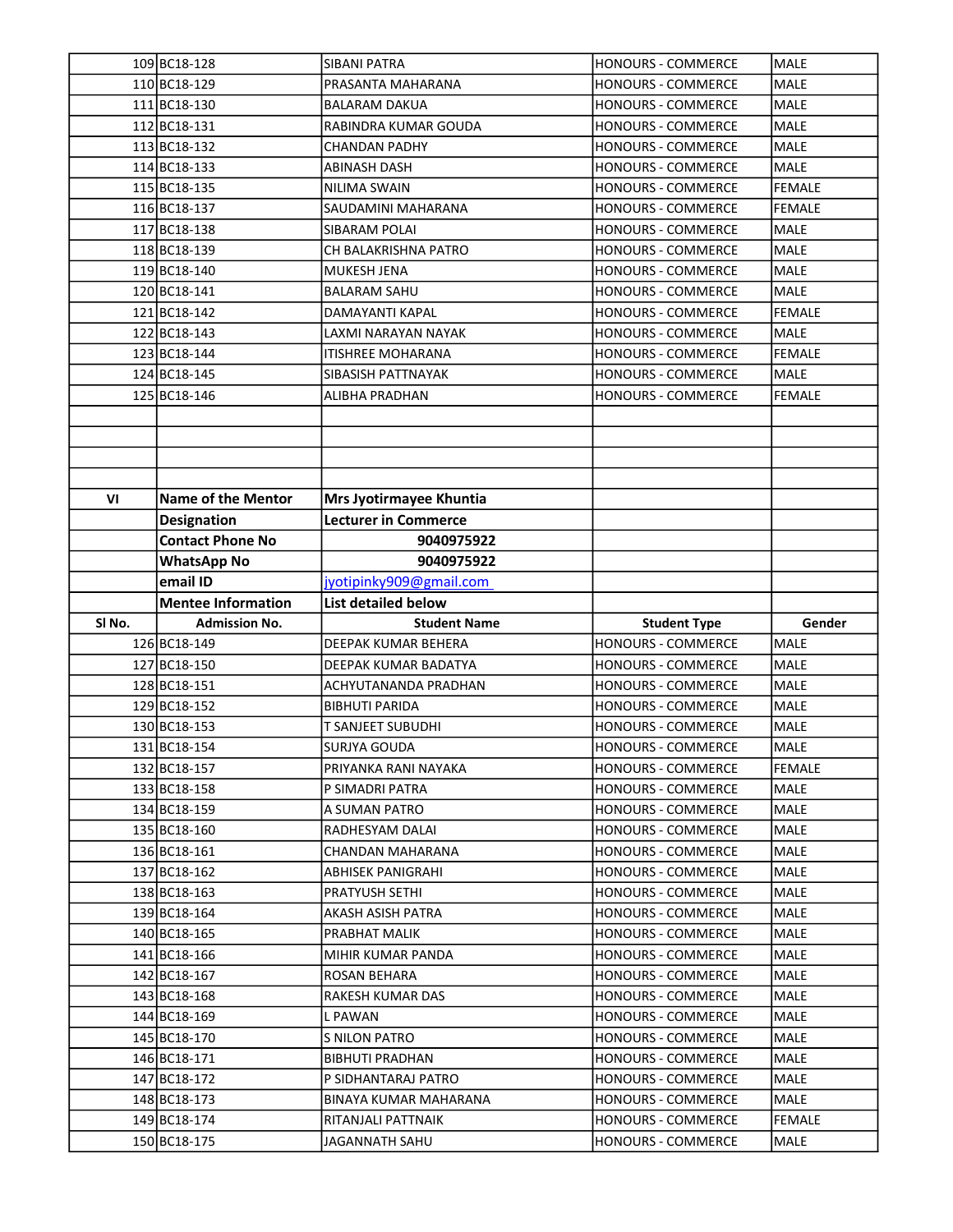| VII               | <b>Name of the Mentor</b> | Miss Rubina Kumari Padhy    |                           |               |
|-------------------|---------------------------|-----------------------------|---------------------------|---------------|
|                   | Designation               | <b>Lecturer in Commerce</b> |                           |               |
|                   | <b>Contact Phone No</b>   | 8249844425                  |                           |               |
|                   | <b>WhatsApp No</b>        | 8249844425                  |                           |               |
|                   | email ID                  | padhyrubina@gmail.com       |                           |               |
|                   | <b>Mentee Information</b> | <b>List detailed below</b>  |                           |               |
| SI No.            | <b>Admission No.</b>      | <b>Student Name</b>         | <b>Student Type</b>       | Gender        |
|                   | 151BC18-176               | <b>KAJAL PADHY</b>          | HONOURS - COMMERCE        | FEMALE        |
|                   | 152 BC18-177              | <b>RAJA DAS</b>             | <b>HONOURS - COMMERCE</b> | <b>MALE</b>   |
|                   | 153 BC18-179              | <b>DEEPUN SAHU</b>          | <b>HONOURS - COMMERCE</b> | <b>MALE</b>   |
|                   | 154 BC18-180              | <b>HARIHARA SABAT</b>       | <b>HONOURS - COMMERCE</b> | <b>MALE</b>   |
|                   | 155 BC18-181              | <b>EPILI SRUTI</b>          | <b>HONOURS - COMMERCE</b> | <b>FEMALE</b> |
|                   | 156 BC18-182              | <b>JAYASEN SAHU</b>         | HONOURS - COMMERCE        | lmale         |
|                   | 157 BC18-183              | ANITA KUMARI GOUDA          | HONOURS - COMMERCE        | <b>FEMALE</b> |
|                   | 158 BC18-184              | <b>MANASA DALAI</b>         | HONOURS - COMMERCE        | MALE          |
|                   | 159BC18-185               | JAGANNATH GOUDA             | <b>HONOURS - COMMERCE</b> | lmale         |
|                   | 160 BC18-186              | <b>BARSARANI BISHOYEE</b>   | <b>HONOURS - COMMERCE</b> | <b>FEMALE</b> |
|                   | 161BC18-187               | PRIYANKA RAULA              | <b>HONOURS - COMMERCE</b> | <b>FEMALE</b> |
|                   | 162 BC18-188              | PATTANAIK MONALI SIMANCHAL  | <b>HONOURS - COMMERCE</b> | FEMALE        |
|                   | 163 bc18-189              | priyambada dash             | <b>HONOURS - COMMERCE</b> | <b>FEMALE</b> |
|                   | 164 BC18-190              | <b>SNEHALATA SAHU</b>       | <b>HONOURS - COMMERCE</b> | <b>FEMALE</b> |
|                   | 165 BC18-191              | RAJ KAMAL BADATYA           | <b>HONOURS - COMMERCE</b> | <b>MALE</b>   |
|                   | 166BC18-192               | SANTOSHINI SAHU             | HONOURS - COMMERCE        | <b>FEMALE</b> |
|                   | 167 BC18-193              | SIDHANT BADATYA             | <b>HONOURS - COMMERCE</b> | lmale         |
|                   | 168BC18-194               | NIKHILA KUMAR SAHU          | <b>HONOURS - COMMERCE</b> | <b>MALE</b>   |
|                   | 169 BC18-195              | KRISHNA CHANDRA PATRA       | HONOURS - COMMERCE        | <b>MALE</b>   |
|                   | 170 BC18-196              | <b>DESITI PUSPANJALI</b>    | <b>HONOURS - COMMERCE</b> | <b>FEMALE</b> |
|                   | 171BC18-197               | DANARDAN BHUYAN             | <b>HONOURS - COMMERCE</b> | MALE          |
|                   | 172 BC18-199              | SIBANI SWAIN                | <b>HONOURS - COMMERCE</b> | <b>FEMALE</b> |
|                   | 173BC18-200               | RAKESH BEHERA               | <b>HONOURS - COMMERCE</b> | MALE          |
|                   | 174 BC18-202              | MANASA RANJAN SAHU          | HONOURS - COMMERCE        | lmale         |
|                   | 175 BC18-203              | <b>GANGA DHAR BEHERA</b>    | <b>HONOURS - COMMERCE</b> | MALE          |
|                   |                           |                             |                           |               |
|                   |                           |                             |                           |               |
|                   |                           |                             |                           |               |
|                   |                           |                             |                           |               |
| VIII              | <b>Name of the Mentor</b> | Dr Niharika Padhy           |                           |               |
|                   | <b>Designation</b>        | <b>Lecturer in Commerce</b> |                           |               |
|                   | <b>Contact Phone No</b>   | 8763719345                  |                           |               |
|                   | <b>WhatsApp No</b>        | 8763719345                  |                           |               |
|                   | email ID                  | padhy.niharika@gmail.com    |                           |               |
|                   | <b>Mentee Information</b> | <b>List detailed below</b>  |                           |               |
| SI <sub>No.</sub> | <b>Admission No.</b>      | <b>Student Name</b>         | <b>Student Type</b>       | Gender        |
|                   | 176 BC18-204              | TULU SETHI                  | <b>HONOURS - COMMERCE</b> | <b>MALE</b>   |
|                   | 177 BC18-205              | <b>GUGULU PARIDA</b>        | <b>HONOURS - COMMERCE</b> | <b>MALE</b>   |
|                   | 178 BC18-207              | <b>BIKASH BEHERA</b>        | HONOURS - COMMERCE        | MALE          |
|                   | 179 BC18-208              | <b>TWINKLE BARIKA</b>       | <b>HONOURS - COMMERCE</b> | FEMALE        |
|                   | 180BC18-209               | HRUSHIKESH NAHAKA           | HONOURS - COMMERCE        | MALE          |
|                   | 181 BC18-210              | ABHISEKA DASH               | HONOURS - COMMERCE        | MALE          |
|                   |                           |                             |                           |               |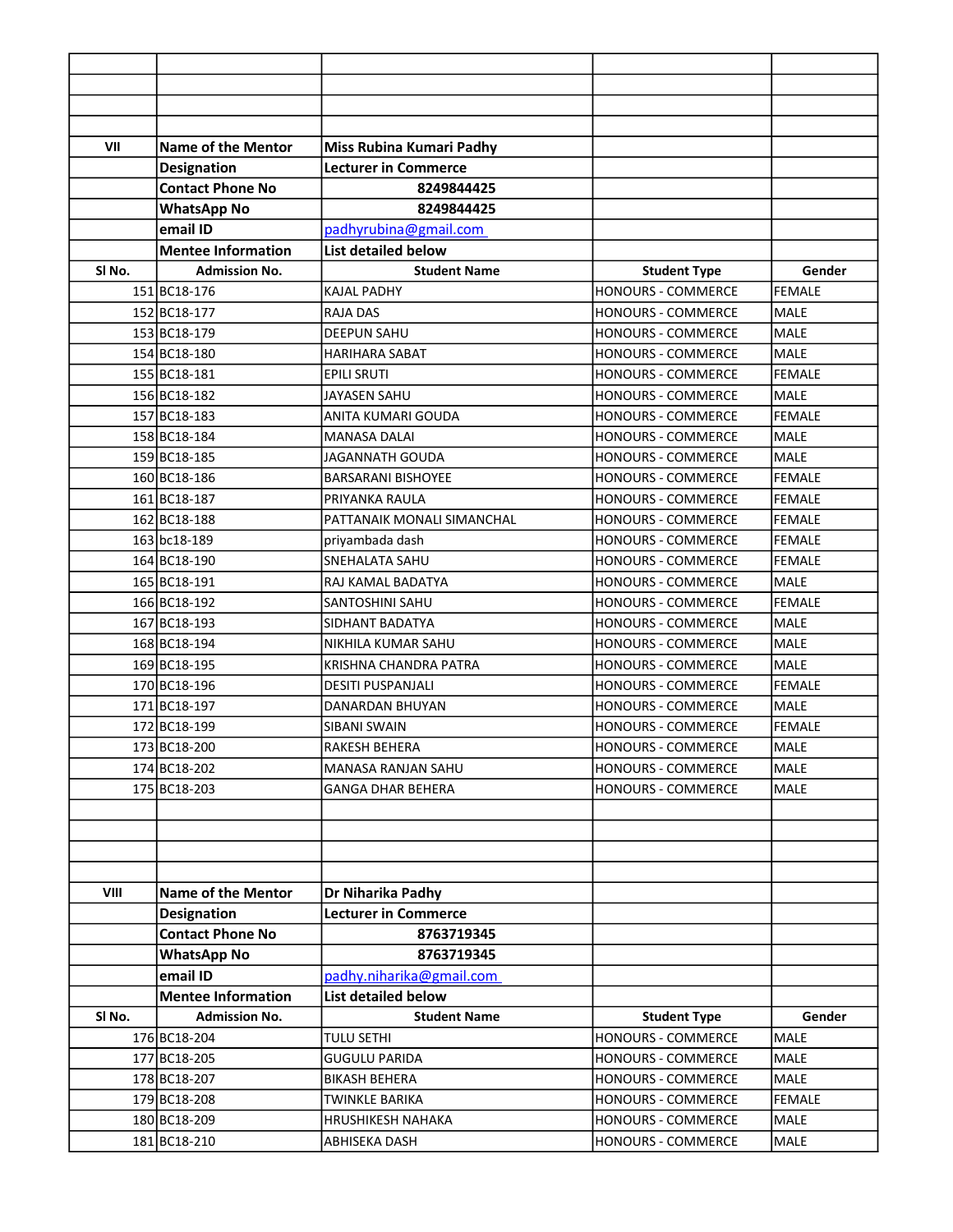|        | 182 BC18-211              | <b>GANESH SABAT</b>             | HONOURS - COMMERCE        | <b>MALE</b>   |
|--------|---------------------------|---------------------------------|---------------------------|---------------|
|        | 183 BC18-212              | SNEHALATA RAULA                 | <b>HONOURS - COMMERCE</b> | <b>FEMALE</b> |
|        | 184BC18-214               | <b>SURAJ BEHERA</b>             | HONOURS - COMMERCE        | MALE          |
|        | 185 BC18-215              | RAMHARI BEHERA                  | HONOURS - COMMERCE        | MALE          |
|        | 186 BC18-217              | KANHU CHARAN SETHY              | HONOURS - COMMERCE        | <b>MALE</b>   |
|        | 187 BC18-218              | <b>KEDAR PRASAD SAHU</b>        | <b>HONOURS - COMMERCE</b> | MALE          |
|        | 188BC18-219               | CHANDANA NAYAK                  | <b>HONOURS - COMMERCE</b> | <b>MALE</b>   |
|        | 189BC18-220               | <b>BINODA GAUDA</b>             | <b>HONOURS - COMMERCE</b> | <b>MALE</b>   |
|        | 190 BC18-221              | SUNITA GOUDA                    | <b>HONOURS - COMMERCE</b> | <b>FEMALE</b> |
|        | 191 BC18-223              | PINTU SETHI                     | <b>HONOURS - COMMERCE</b> | MALE          |
|        | 192 BC18-224              | KANHU CHARAN NAIK               | HONOURS - COMMERCE        | MALE          |
|        | 193 BC18-225              | ANIL MAHARANA                   | <b>HONOURS - COMMERCE</b> | MALE          |
|        | 194 BC18-226              | <b>JINUGU MOHAN RAO</b>         | <b>HONOURS - COMMERCE</b> | MALE          |
|        | 195 BC18-227              | TARAPRASAD MAHAPATRA            | HONOURS - COMMERCE        | <b>MALE</b>   |
|        | 196 BC18-228              | <b>SAGAR PRADHAN</b>            | <b>HONOURS - COMMERCE</b> | MALE          |
|        | 197 BC18-229              | SRIPATI PRADHAN                 | HONOURS - COMMERCE        | MALE          |
|        | 198 BC18-230              | <b>MUNA BEHERA</b>              | <b>HONOURS - COMMERCE</b> | <b>MALE</b>   |
|        | 199 BC18-231              | <b>B SUBHAM PATRO</b>           | <b>HONOURS - COMMERCE</b> | <b>MALE</b>   |
|        | 200 BC18-232              | SIBARAM GAUDA                   | <b>HONOURS - COMMERCE</b> | MALE          |
|        |                           |                                 |                           |               |
|        |                           |                                 |                           |               |
|        |                           |                                 |                           |               |
|        |                           |                                 |                           |               |
| IX     | <b>Name of the Mentor</b> | <b>Miss S Barsha Rani Patra</b> |                           |               |
|        | <b>Designation</b>        | <b>Lecturer in Commerce</b>     |                           |               |
|        | <b>Contact Phone No</b>   | 7873168500                      |                           |               |
|        |                           |                                 |                           |               |
|        | <b>WhatsApp No</b>        | 7873168500                      |                           |               |
|        | email ID                  | sbarsharanipatro@gmail.com      |                           |               |
|        | <b>Mentee Information</b> | <b>List detailed below</b>      |                           |               |
| SI No. | <b>Admission No.</b>      | <b>Student Name</b>             | <b>Student Type</b>       | Gender        |
|        | 201 BC18-234              | <b>GIRIJA PRASAD PATTNAYAK</b>  | HONOURS - COMMERCE        | <b>MALE</b>   |
|        | 202 BC18-235              | CHINMAYEE BISWASRAY             | HONOURS - COMMERCE        | <b>FEMALE</b> |
|        | 203BC18-238               | <b>ARPITA PRADHAN</b>           | <b>HONOURS - COMMERCE</b> | <b>FEMALE</b> |
|        | 204 BC18-239              | RAHUL PADHY                     | HONOURS - COMMERCE        | lmale         |
|        | 205 BC18-240              | <b>SUMAN PANIGRAHY</b>          | HONOURS - COMMERCE        | MALE          |
|        | 206 BC18-242              | G SIBANANDA REDY                | <b>HONOURS - COMMERCE</b> | MALE          |
|        | 207 BC18-243              | AJIT KUMAR MAHARANA             | HONOURS - COMMERCE        | MALE          |
|        | 208 BC18-244              | SONALI BEHERA                   | HONOURS - COMMERCE        | <b>FEMALE</b> |
|        | 209 BC18-245              | S VINAY                         | HONOURS - COMMERCE        | MALE          |
|        | 210BC18-246               | NILAMADHAB BEHERA               | HONOURS - COMMERCE        | <b>MALE</b>   |
|        | 211 BC18-247              | ASHANTI BHOLA                   | HONOURS - COMMERCE        | FEMALE        |
|        | 212 BC18-248              | SRIDHAR KUMAR PANDA             | HONOURS - COMMERCE        | MALE          |
|        | 213 BC18-249              | DESITI SIBANI                   | <b>HONOURS - COMMERCE</b> | <b>FEMALE</b> |
|        | 214 BC18-250              | NILAMADHABA GOUDA               | HONOURS - COMMERCE        | MALE          |
|        | 215 BC18-251              | P RAKESH PATRO                  | HONOURS - COMMERCE        | <b>MALE</b>   |
|        | 216 BC18-253              | SRIKRUSHNA PANIGHRAHY           | HONOURS - COMMERCE        | MALE          |
|        | 217 BC18-254              | TITU BISWAL                     | HONOURS - COMMERCE        | MALE          |
|        | 218 BC18-255              | B KESHAB DORA                   | HONOURS - COMMERCE        | MALE          |
|        | 219 BC18-256              | SANTOSHI NAYAK                  | HONOURS - COMMERCE        | FEMALE        |
|        | 220 BC18-258              | ADITYA PANIGRAHY                | HONOURS - COMMERCE        | MALE          |
|        | 221 BC18-261              | S SWAPNA RANI PATRA             | HONOURS - COMMERCE        | FEMALE        |
|        | 222 BC18-262              | AKASH KUMAR BARADO              | HONOURS - COMMERCE        | MALE          |